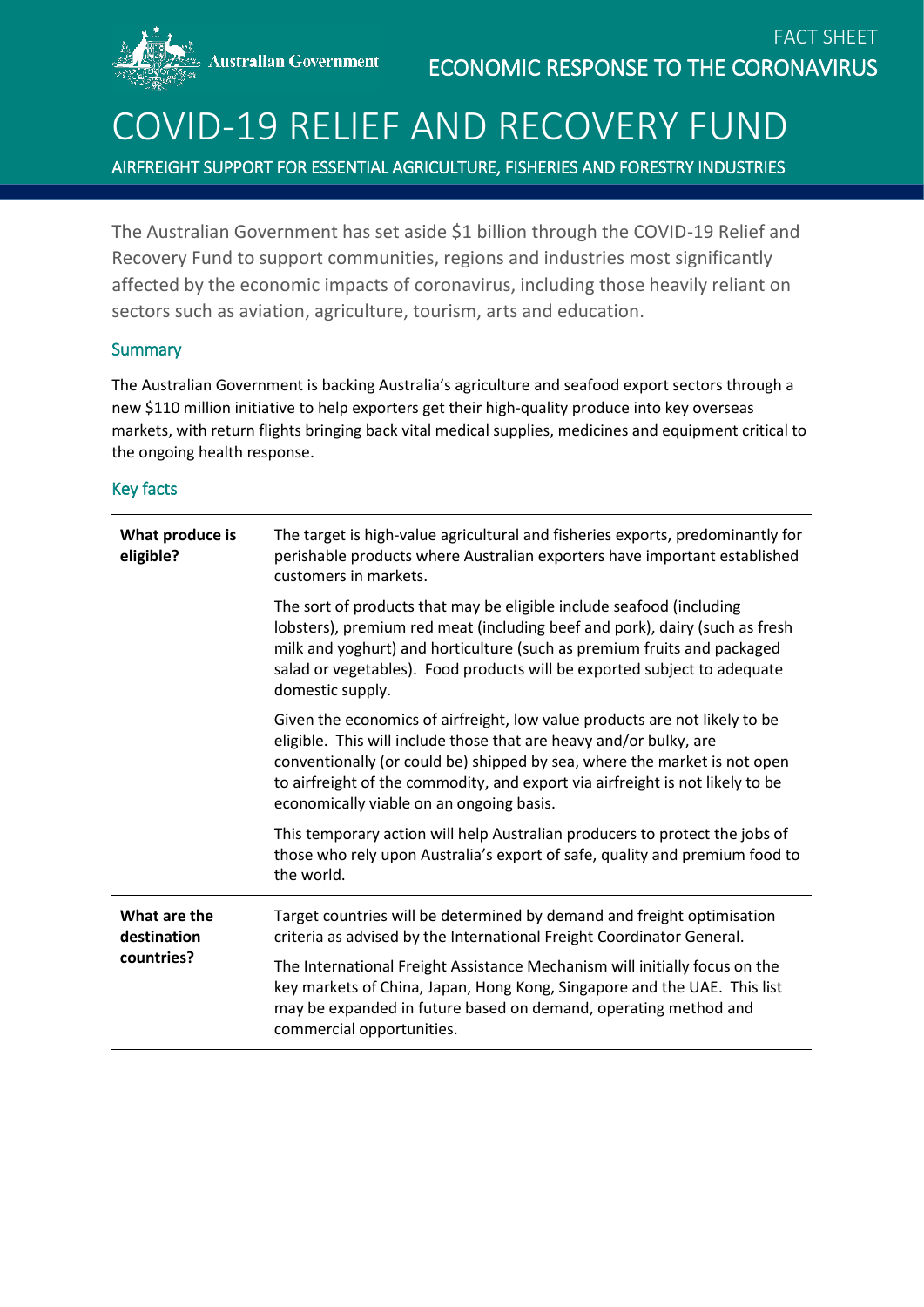### COVID-19 RELIEF AND RECOVERY FUND

AIRFREIGHT SUPPORT FOR ESSENTIAL AGRICULTURE, FISHERIES AND FORESTRY INDUSTRIES

| Where are the<br>departure points<br>from Australia?                       | Departure points will be determined by demand and freight optimisation<br>criteria as advised by the International Freight Coordinator General.                                                                                                                                                                                                                                 |
|----------------------------------------------------------------------------|---------------------------------------------------------------------------------------------------------------------------------------------------------------------------------------------------------------------------------------------------------------------------------------------------------------------------------------------------------------------------------|
|                                                                            | The initial departure points for freight will be Melbourne, Sydney, Brisbane<br>and Perth.                                                                                                                                                                                                                                                                                      |
|                                                                            | Noting that many exporters are outside of these hubs, the Mechanism will<br>provide for other departure points where possible, including departures<br>from regional airports servicing international markets, depending on<br>demand and aircraft dynamics. This will include connectivity from South<br>Australia, Tasmania, the Northern Territory and Far North Queensland. |
| How do I apply to<br>send my premium<br>goods to these<br>initial markets? | The Department of Agriculture, Water and the Environment is setting up an<br>information line and a process to capture from exporters information on<br>the products outlined above.                                                                                                                                                                                            |
|                                                                            | The contact details to express interest are:                                                                                                                                                                                                                                                                                                                                    |
|                                                                            | Website and dedicated enquiry form:<br>https://haveyoursay.agriculture.gov.au/                                                                                                                                                                                                                                                                                                  |
|                                                                            | Telephone: (02) 6272 2444                                                                                                                                                                                                                                                                                                                                                       |
|                                                                            |                                                                                                                                                                                                                                                                                                                                                                                 |
| <b>What information</b>                                                    | Businesses will be requested to supply the following details:                                                                                                                                                                                                                                                                                                                   |
| will be required for                                                       | Business name, ABN and contact details                                                                                                                                                                                                                                                                                                                                          |
| me to apply?                                                               | When the business could start exporting                                                                                                                                                                                                                                                                                                                                         |
|                                                                            | Routes: Preferred departure airport and destination airport                                                                                                                                                                                                                                                                                                                     |
|                                                                            | Information on product type, type of freight (i.e. wet or dry),<br>frequency of despatch per week (and specific day), volume (cubic<br>meters) and weight (tonnes).                                                                                                                                                                                                             |
| Who will decide<br>which products are<br>eligible and when<br>they will be | The Government has appointed one of Australia's most experienced<br>logistics professionals, Mr Michael Byrne, as International Freight<br><b>Coordinator General.</b>                                                                                                                                                                                                          |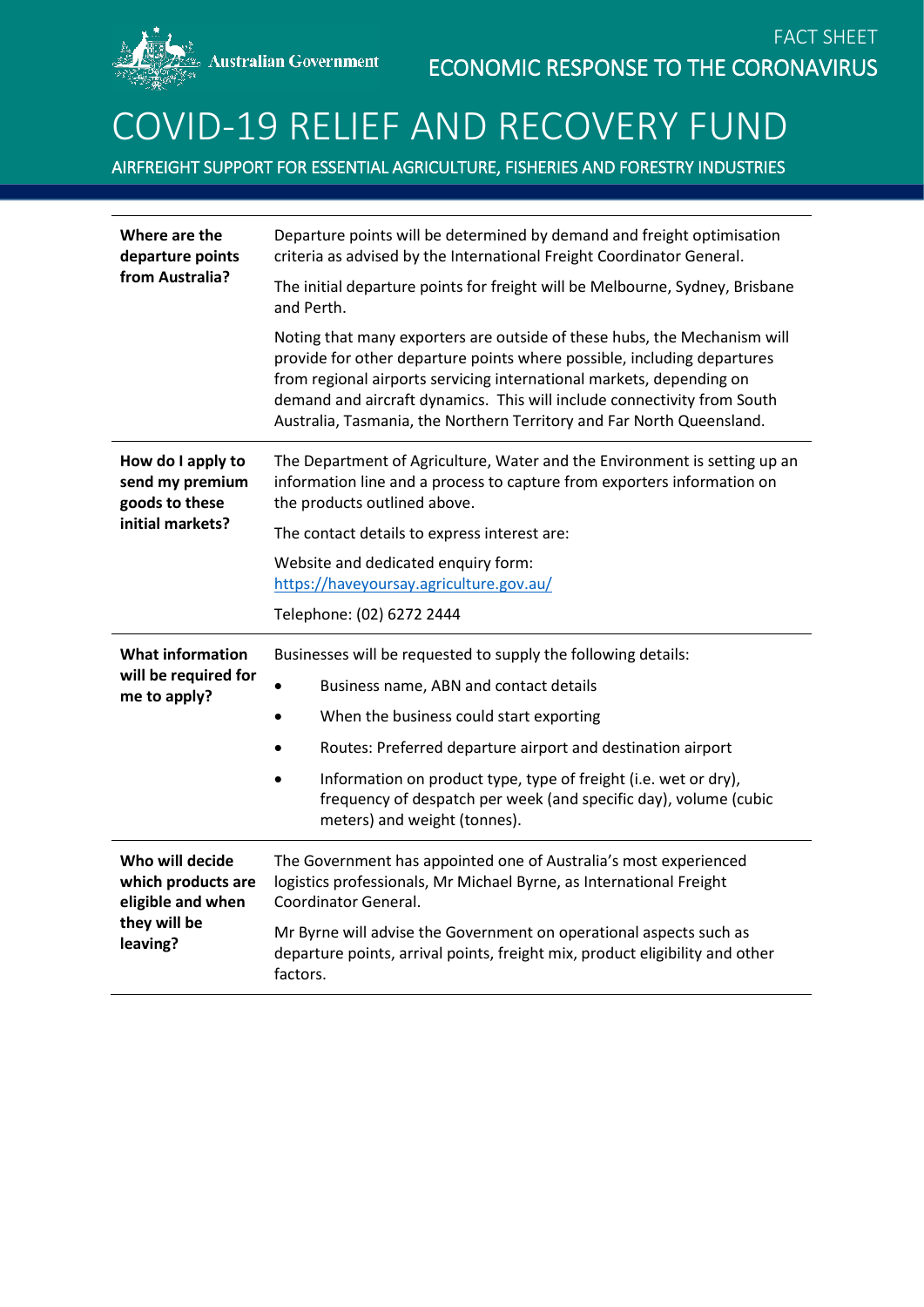## COVID-19 RELIEF AND RECOVERY FUND

AIRFREIGHT SUPPORT FOR ESSENTIAL AGRICULTURE, FISHERIES AND FORESTRY INDUSTRIES

| What is the scope<br>of Government<br>financial<br>assistance?                    | The Government is mindful that airfreight has been constrained in both<br>capacity and cost. This Mechanism intends to address both. The<br>Government also recognises end-market prices are currently showing<br>variability.                      |
|-----------------------------------------------------------------------------------|-----------------------------------------------------------------------------------------------------------------------------------------------------------------------------------------------------------------------------------------------------|
|                                                                                   | The Government expects exporters to make a financial contribution to the<br>cost of their freight, recognising the historical cost-base for this activity,<br>likely at a premium to conventional transport rates.                                  |
|                                                                                   | Where possible, the Mechanism will coordinate with airfreight support<br>being provided by State and Territory Governments to achieve economies<br>of scale and the most cost effective outcome possible for exporters.                             |
| When will the first<br>flight leave?                                              | The Government is working hard to stand-up this initiative quickly, including<br>determining demand by location and freight types, negotiations with<br>aircraft providers, settlement of quarantine and global landing rights and<br>other issues. |
|                                                                                   | Based on current progress, the first flight is likely to leave within two weeks.                                                                                                                                                                    |
| <b>How frequently</b><br>will flights leave?                                      | The Mechanism is not limited by a flight schedule. Flight schedules by<br>departure point and arrival point will be determined by demand and market<br>access.                                                                                      |
|                                                                                   | Flights will be expedited as soon as they are full of valuable exports.                                                                                                                                                                             |
| Can I organise my<br>own flight and still<br>be assisted by<br><b>Government?</b> | Once the Mechanism is established, financial assistance will generally only<br>be available to freight travelling as part of the Mechanism.                                                                                                         |
|                                                                                   | In the very near-term, industries organising their own flights with advanced<br>arrangements for early departure may be eligible for assistance where<br>excessive costs are threatening the viability of such flights.                             |
| What aircraft will<br>service the routes?                                         | Aircraft types will be determined by demand, end market, and freight<br>optimisation criteria as advised by the International Freight Coordinator<br>General.                                                                                       |
|                                                                                   | The Government is mindful that some freight has specialist needs and will                                                                                                                                                                           |
|                                                                                   | seek to accommodate these where full loads can be arranged.                                                                                                                                                                                         |
| For how long will<br>the scheme<br>operate?                                       | The Government appreciates that exporters need certainty over the<br>medium-term.                                                                                                                                                                   |